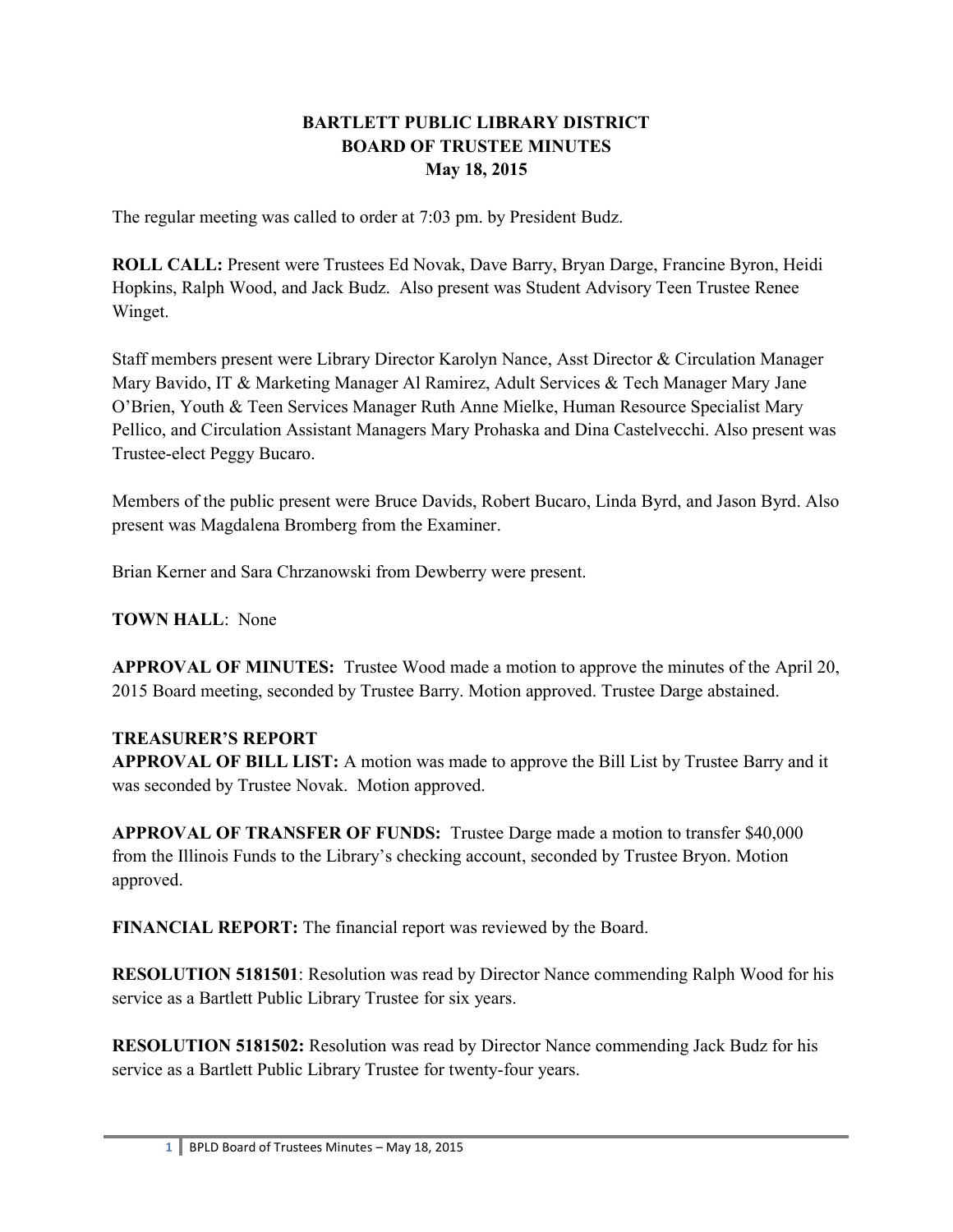**ADJOURNMENT**: Trustee Wood made a motion to adjourn the meeting. It was seconded by Trustee Barry. Motion passed. Meeting adjourned at 7:14 pm.

**RECONVENE:** The meeting reconvened at 7:34 pm by President pro tempore Trustee Hopkins.

**ROLL CALL:** Present were Trustees Ed Novak, Dave Barry, Bryan Darge, Francine Byron, and Heidi Hopkins. Also present was Student Advisory Teen Trustee Renee Winget.

**SWEAR IN NEW TRUSTEES**: Newly elected Trustees Peggy Bucaro and Lynn DeSmidt were sworn in by Secretary Byron.

## **ELECTION OF OFFICERS**:

Trustee Hopkins nominated Trustee Barry for President, seconded by Trustee Darge. Trustee Barry was approved by roll call vote. All Ayes.

Trustee Barry nominated Trustee Darge for Vice-President, seconded by Trustee Byron. Trustee Darge was approved by roll call vote. All Ayes.

Trustee Byron nominated Trustee Hopkins for Treasurer, seconded by Darge. Trustee Hopkins was approved by roll call vote. All Ayes.

Trustee Hopkins nominated Trustee Byron for Secretary, seconded by Trustee Novak. Trustee Byron was approved by roll call vote. All Ayes.

Trustee Barry nominated Trustee Novak for ethics officer, seconded by Trustee Darge. Trustee Novak was approved by roll call vote. All Ayes.

Trustee Hopkins nominated Trustee Byron for FOIA officer, seconded by Trustee Barry. Trustee Byron was approved by roll call vote. All Ayes.

# **COMMITTEE REPORTS:** None**.**

**ADMINISTRATION REPORT:** Director Nance gave the Board updates on all current projects and Library business listed in her Directors Report which is included in the monthly Board Packet. Director Nance also reported that the Friends of the Library have committed to funding the building of a shelter in 2016. The shelter will cover the concrete pad the Library plans to install in 2015.

**STUDENT ADVISORY TRUSTEE REPORT**: Teen Trustee Winget reported that the Teen Advisory Board met on May  $11<sup>th</sup>$ . The Teen Summer Reading Program will be accessible online this year. The TAB will have another Open Mic Night as well as a repeat of the Bartlett's Best Pizza this summer.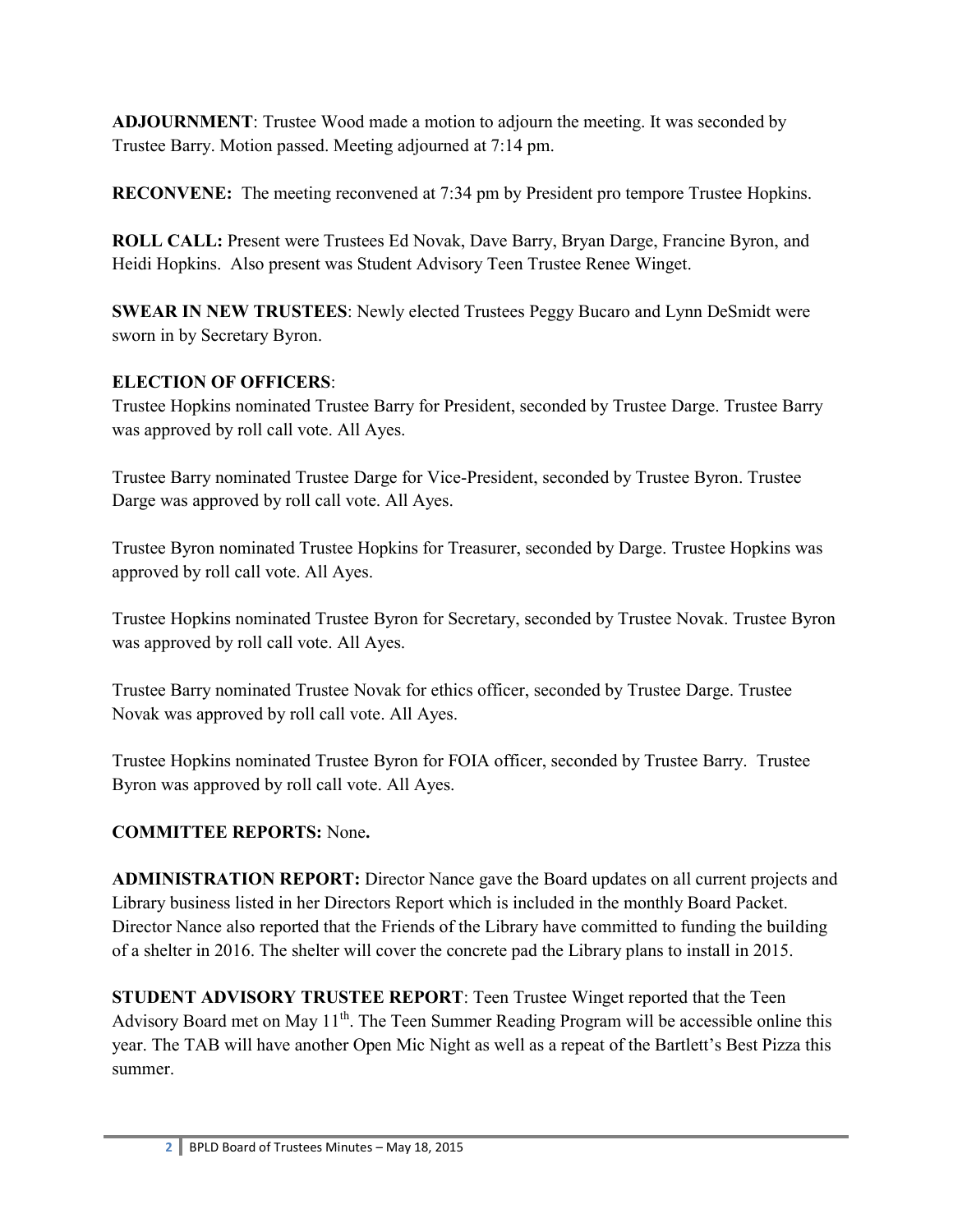**CORRESPONDENCE:** The Village of Bartlett invites the Board to participate in the Memorial Day Walk and Remembrance on May 25, 2015. The Chamber of Commerce will host its annual Village Breakfast on Wednesday, June 24, 2015 at 7:00am at the Bartlett Hills Golf Course.

**REPORTS, QUESTIONS AND ANSWERS:** Trustee Barry reported on recent visits to Washington, D.C., Springfield, and the RAILS office in Burr Ridge. Trustee Barry met with elected representatives and members of the Illinois Library Association.

**DESIGNATION OF TRUSTEES TO REVIEW MONTHLY CHECKS**: Trustees Darge and Hopkins will review the checks before the June 15 Board meeting.

### **ACTION ITEMS:**

**2015-2016 Budget Draft 1:** Director Nance presented the FY 2015-2016 Budget Draft. Trustee Hopkins made a motion to approve the 2015-2016 Budget Draft. Seconded by Trustee Darge the motion was approved by roll call vote. All Ayes.

**Bartlett Public Library Public Construction and Furniture Bid #50069807**: Brian Kerner from Dewberry presented the results of the Open Bid meeting on May 12. Four proposals were submitted. Kerner recommends the lowest bidder, Shales, McNutt. Sara Chrzanowski from Dewberry presented the proposals for furniture. She recommends Interiors for Business, the lowest qualified bidder. Trustee Hopkins made a motion to approve Shales, McNutt for construction of the library renovation plan and Interiors for Business for the furniture. Seconded by Trustee Darge the motion was approved by roll call vote. All Ayes.

**Standards Manual-Primary, Secondary Logo**: The Standards Manual has been completed and needs formal Board approval. Trustee Hopkins made a motion to approve the primary and secondary logos. Seconded by Trustee Darge the motion passed by roll call vote. All Ayes.

### **DISCUSSION ITEMS:**

**TIF Update**: Trustee Barry gave a summary of recent meetings on the TIF. The public hearing is on June 2, 2015 at 7:00pm at the Village Hall.

**Trustee Manual**: Director Nance passed out the Trustee manual to the newest members of the Board, Trustees Bucaro and DeSmidt.

**Trustee Training**: Director Nance will set up a date and time for a training session for the new Trustees. It will be led by former Trustee, Jack Budz.

**E-Mail Addresses**: The Trustees have a library email address.

**Open Meetings Act Training/Training Requirements**: This is an online training that the newly elected Trustees need to complete.